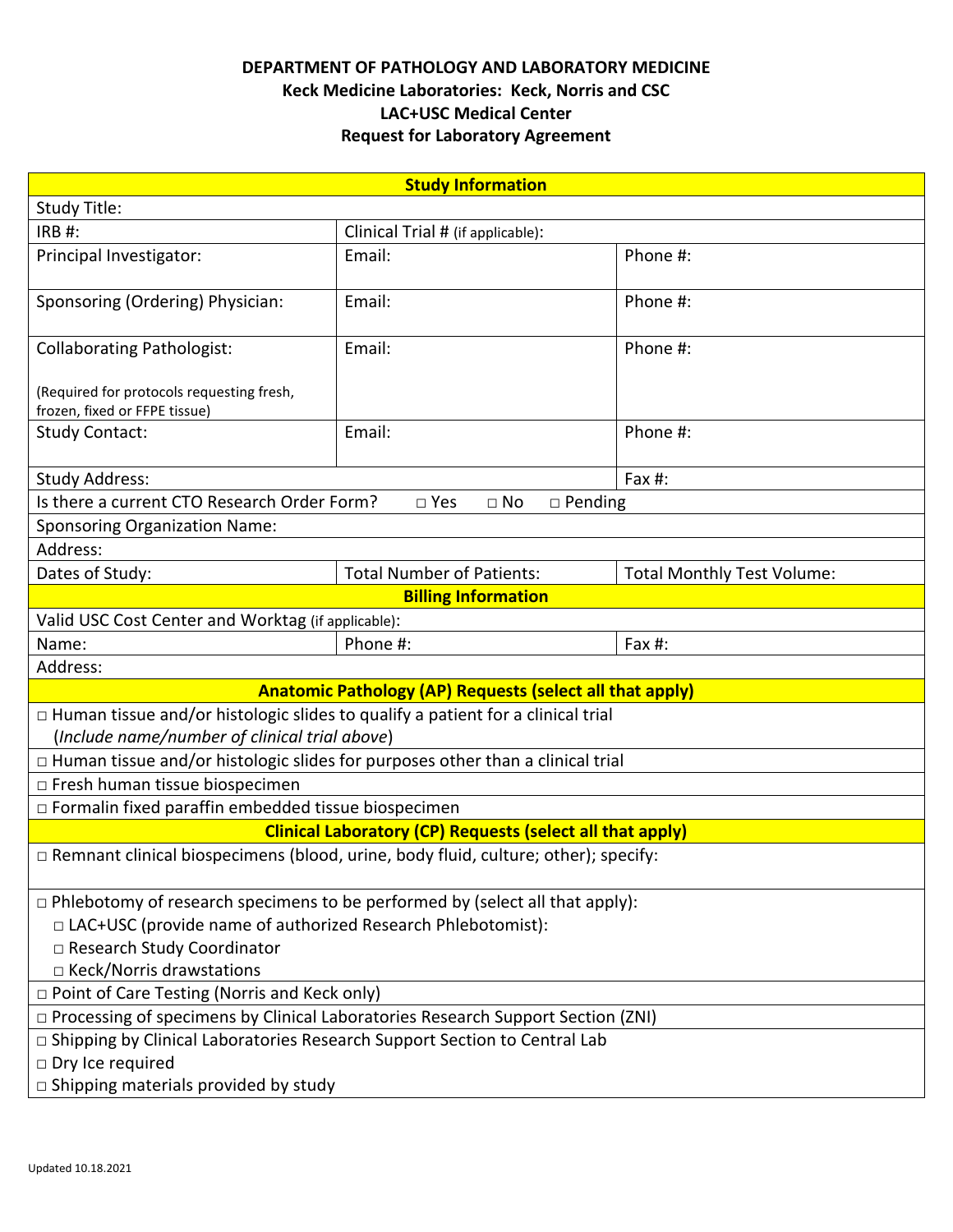## **DEPARTMENT OF PATHOLOGY AND LABORATORY MEDICINE Keck Medicine Laboratories: Keck, Norris and CSC LAC+USC Medical Center Request for Laboratory Agreement**

*LABORATORY AGREEMENT # \_\_\_\_\_\_\_\_\_\_\_\_\_\_\_\_\_\_\_\_\_\_\_\_*

*LABORATORY ADDENDUM # \_\_\_\_\_\_\_\_\_\_\_\_\_\_\_\_\_\_\_\_\_\_\_\_*

| <b>Additional Requests (select all that apply)</b>                                                                                                                                 |                                                                                                                                                                                                                                                                                                                                                                                                                                                                                    |                   |         |               |  |  |  |
|------------------------------------------------------------------------------------------------------------------------------------------------------------------------------------|------------------------------------------------------------------------------------------------------------------------------------------------------------------------------------------------------------------------------------------------------------------------------------------------------------------------------------------------------------------------------------------------------------------------------------------------------------------------------------|-------------------|---------|---------------|--|--|--|
| $\Box$ Storage space within the laboratory for research specimens (Keck Medicine only); include length of time:                                                                    |                                                                                                                                                                                                                                                                                                                                                                                                                                                                                    |                   |         |               |  |  |  |
| □ Provide laboratory data or prepare<br>laboratory database reports for<br>research purposes including computer<br>searches of study results and/or<br>individual patient reports. | $\square$ Investigators who need<br>research data collected<br>specifically for an IRB approved<br>protocol at LAC+USC must also<br>submit a request to the DHS<br>Research Oversight Board. The<br>request can be found by clicking<br>on the link shown below and<br>following the instructions<br>provided:<br>https://sc-ctsi-<br>cri.atlassian.net/wiki/spaces/FA<br>QS/pages/696877062/How+to+S<br>ubmit+a+County+Data+Request+<br>to+the+DHS+Informatics+Analyti<br>cs+Core |                   | □ Other |               |  |  |  |
| <b>Performing Laboratory</b>                                                                                                                                                       |                                                                                                                                                                                                                                                                                                                                                                                                                                                                                    |                   |         |               |  |  |  |
| □ COVID-19 Biorepository                                                                                                                                                           | □ LAC+USC                                                                                                                                                                                                                                                                                                                                                                                                                                                                          | □ Keck/Norris/CSC |         | □ Central Lab |  |  |  |
| List below any requested laboratory services not already indicated                                                                                                                 |                                                                                                                                                                                                                                                                                                                                                                                                                                                                                    |                   |         |               |  |  |  |
|                                                                                                                                                                                    |                                                                                                                                                                                                                                                                                                                                                                                                                                                                                    |                   |         |               |  |  |  |
|                                                                                                                                                                                    |                                                                                                                                                                                                                                                                                                                                                                                                                                                                                    |                   |         |               |  |  |  |
|                                                                                                                                                                                    |                                                                                                                                                                                                                                                                                                                                                                                                                                                                                    |                   |         |               |  |  |  |
|                                                                                                                                                                                    |                                                                                                                                                                                                                                                                                                                                                                                                                                                                                    |                   |         |               |  |  |  |
|                                                                                                                                                                                    |                                                                                                                                                                                                                                                                                                                                                                                                                                                                                    |                   |         |               |  |  |  |
|                                                                                                                                                                                    |                                                                                                                                                                                                                                                                                                                                                                                                                                                                                    |                   |         |               |  |  |  |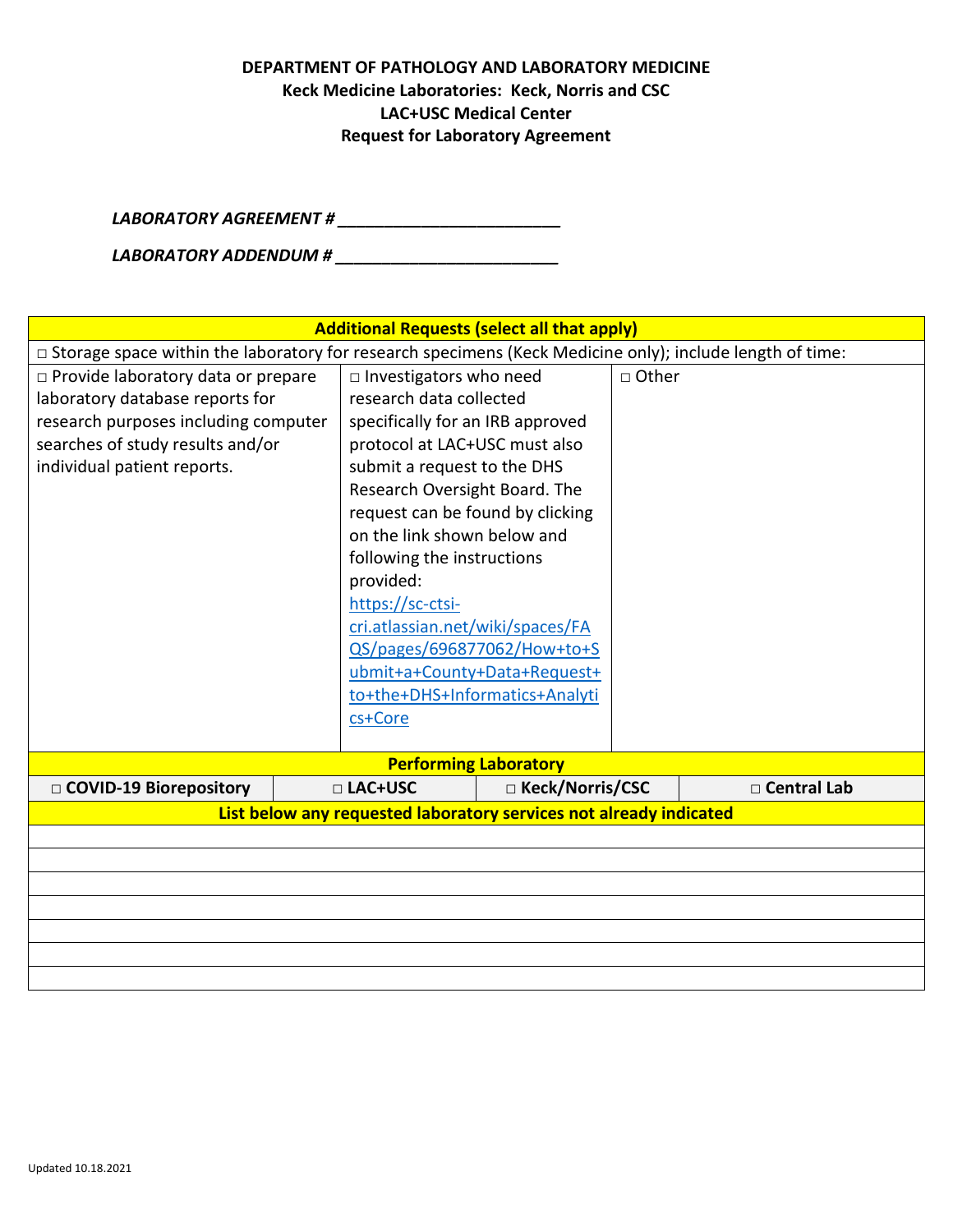| <b>Additional Comments</b>                             |                 |                     |      |  |  |  |  |
|--------------------------------------------------------|-----------------|---------------------|------|--|--|--|--|
|                                                        |                 |                     |      |  |  |  |  |
|                                                        |                 |                     |      |  |  |  |  |
|                                                        |                 |                     |      |  |  |  |  |
|                                                        |                 |                     |      |  |  |  |  |
| <b>For Laboratory Use Only</b>                         |                 |                     |      |  |  |  |  |
| <b>Test Performed</b>                                  | <b>CPT Code</b> |                     | Cost |  |  |  |  |
|                                                        |                 |                     |      |  |  |  |  |
|                                                        |                 |                     |      |  |  |  |  |
|                                                        |                 |                     |      |  |  |  |  |
|                                                        |                 |                     |      |  |  |  |  |
|                                                        |                 |                     |      |  |  |  |  |
|                                                        |                 |                     |      |  |  |  |  |
|                                                        |                 | Print:              |      |  |  |  |  |
| <b>Principal Investigator or Designee:</b>             |                 | Signature:          |      |  |  |  |  |
|                                                        |                 | Date:               |      |  |  |  |  |
|                                                        |                 |                     |      |  |  |  |  |
| <b>CAO, Pathology or Designee:</b>                     |                 | Print:              |      |  |  |  |  |
|                                                        |                 | Signature:          |      |  |  |  |  |
|                                                        |                 | Date:               |      |  |  |  |  |
|                                                        |                 |                     |      |  |  |  |  |
| <b>For Keck Medicine Labs:</b>                         |                 |                     |      |  |  |  |  |
| Anatomic Pathology Laboratory Research Manager         |                 | Print:              |      |  |  |  |  |
|                                                        |                 | Signature:          |      |  |  |  |  |
|                                                        |                 | Date:               |      |  |  |  |  |
|                                                        |                 |                     |      |  |  |  |  |
| <b>Clinical Pathology Laboratory Research Director</b> |                 | Print:              |      |  |  |  |  |
|                                                        |                 | Signature:<br>Date: |      |  |  |  |  |
| <b>For LAC+USC Facilities:</b>                         |                 |                     |      |  |  |  |  |
| County-responsible physician                           |                 | Print:              |      |  |  |  |  |
|                                                        |                 | Signature:          |      |  |  |  |  |
|                                                        |                 | Date:               |      |  |  |  |  |
|                                                        |                 |                     |      |  |  |  |  |